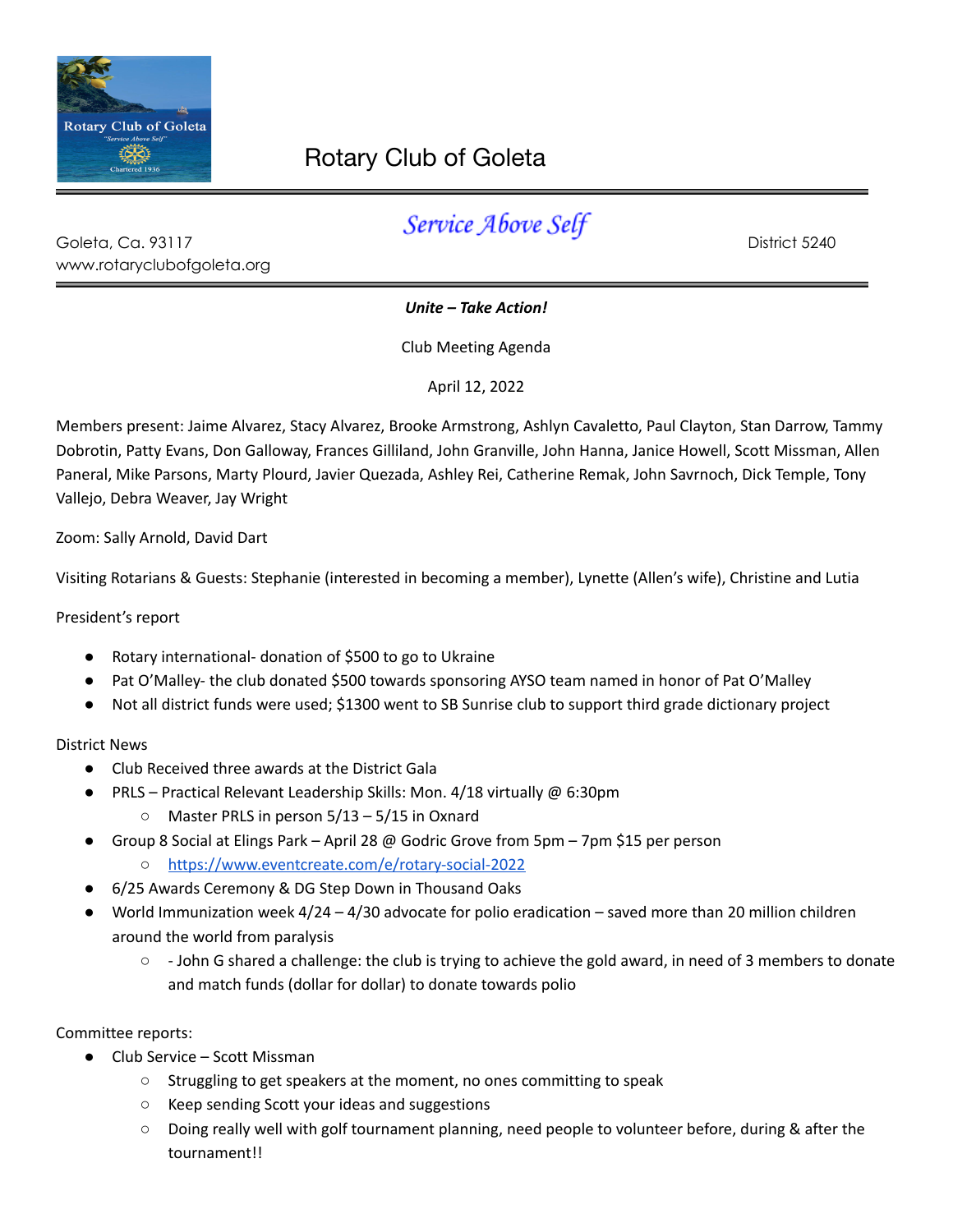- Have lots of jobs to be filled
- Looking to do a raffle as well (contact business owners)
- Let Tammy know if you have any donations
- Group camping trip (June 10th) at Cachuma, email Scott for more information
	- If you don't want to camp, please join us on Saturday evening for dinner!
- Community Service John Glanville
	- Thank you Patty and Debbie for showing up to the flower volunteer opportunity
	- Old town cleanup was successful
	- Join the club on Friday, April 15, M Special @ 5 o'clock
	- Stay updated with your emails
	- Collaborating with the Lions Club with their vision and hearing test in schools in the district
- District Awards Ashlynn Cavaletto
	- Keep in contact with Ashlyn for district awards
- Fundraising Stacy Alvarez & Catherine Remak
	- Thank you Scott for all your contributions to the tournament
	- There are still some sponsorships available
- Hospitality Debbie Weaver
	- No report
- International Service Jay Wright
	- Cataract surgeries hopefully happening in February of next year in Morelia
	- Looking for host families for international students
- Membership Stan Darrow
	- Guaranteed to meet our membership goal this year
- Peace Project Brooke Armstrong
	- Selling peace dollars for \$50 to donate the money to the rotary foundation peace fund
- Public Relations Fran Gilliland
	- Keep donating books to Fran to send to the troops
	- Attended the district conference and learned tips about how to improve the social media
	- Scholarship John Illgen
		- Not present
- Vocational Service Jaime Alvarez
	- Wants to thank the students who entered in the essay contest
- Youth Services Patty Evans
	- Youth leadership award is going to be given out soon
	- RYLA April 28-31st

## Pay & Tell

- Ashley- sisters baby shower and got her grandmother's ring as a gift- \$650 to polio fund
- John S- to Ashley's story- \$100 to polio
- Catherine- Vegas trip and Johns 6 mile relay race- \$55
- Paul- Robyn graduated from UCSB and had her first day at her first "real" job- \$100 to polio
- John Hanna- Oregon trip and 50th wedding anniversary- \$100
- Stan- birthday- \$100 to polio
- Jay- NY life donation- \$240 to polio
- Don- to polio-\$100
- Patty- mother passed away earlier this year, shared story about polio- \$74 to polio